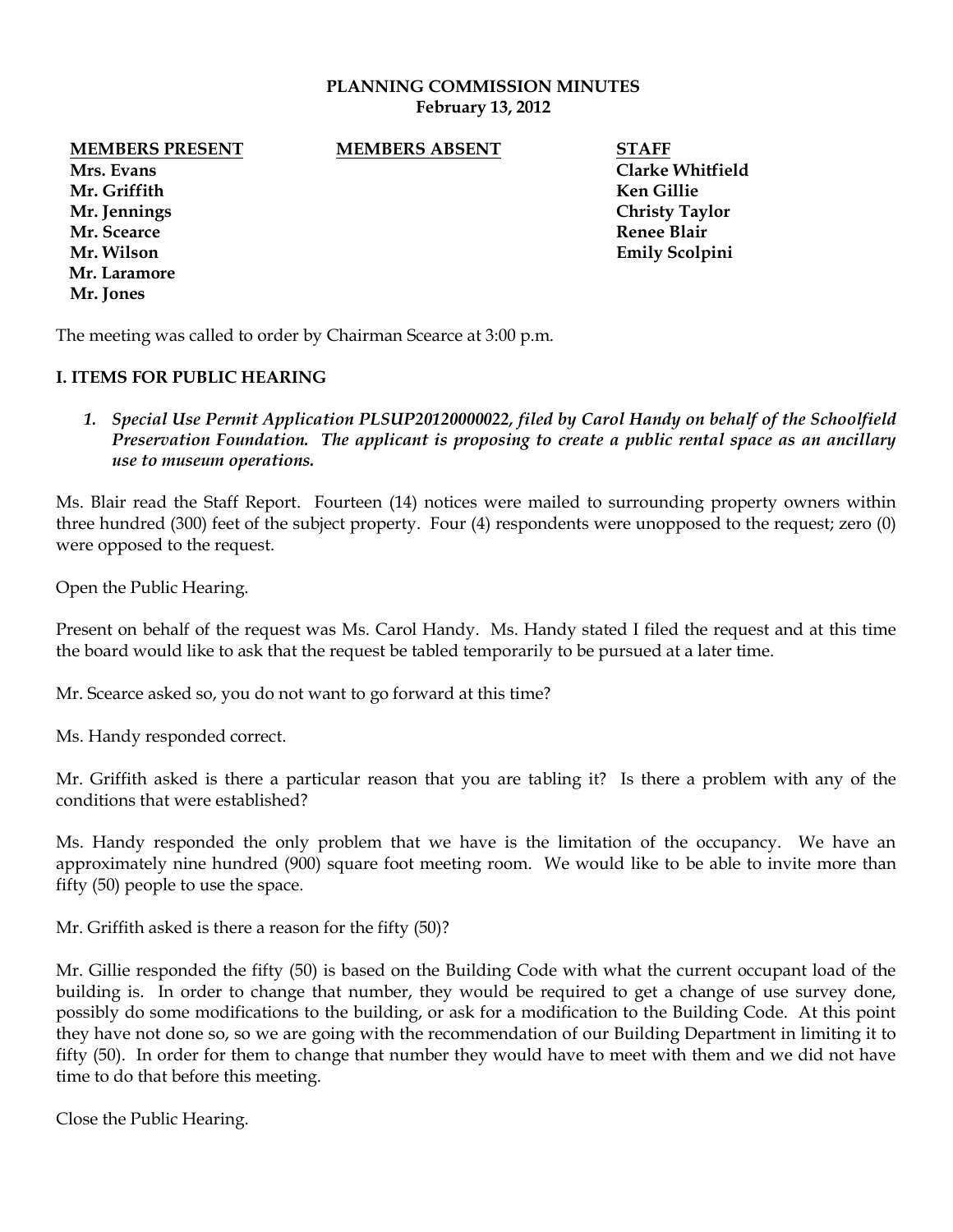## **Mr. Griffith made a motion to table Special Use Permit Application PLSUP20120000022 per applicant's request. Mr. Jones seconded the motion. The motion was approved by a 7-0 vote.**

*2. Special Use Permit PLSUP20120000023, filed by Colleen Conner. The applicant is proposing to operate a pet grooming facility that will offer over night boarding.*

Miss Scolpini read the Staff Report. Six (6) notices were mailed to surrounding property owners within three hundred (300) feet of the subject property. Three (3) respondents were unopposed to the request; one (1) was opposed to the request.

Open the Public Hearing.

Present on behalf of the request was Ms. Colleen Conner. Ms. Conner stated I am asking that you approve this and I would like to answer any questions that you have.

Mr. Jennings asked did you have any problems with any of the requirements that staff has placed on the request?

Ms. Conner responded no, the ten (10) dog limitation might be a situation; but certainly I can accommodate that. I have operated a grooming salon for two (2) years at 2720 Westover Drive right across from BB&T bank. I have relocated to this location because I continually have requests from my clients to board their small dogs. I am talking two (2) pound, three (3) pound, five (5) pound dogs that there are no accommodations in Danville to do that. This would be an inside facility. They would not be kept in wire kennels, which is very typical in a boarding situation. There will be suites, which will be made inside. Walls will be about as high as that (pointing at the area where the members were seated). I have hardwood floors in my facility if that gives you any idea. There will be rugs in each facility for each one of the pets. Sometimes people have more than one (1) pet that they want to keep together. I would only have six (6) suites, but two (2) suites will be much larger; so if someone has more than one (1) pet that they wanted to bring. Like myself, I have five (5) little fee-fee dogs. If I had to board them I would want them all to stay together. I do not currently have any clients that have five (5) dogs. I am the only nut that would do that. If that is what they want as a restriction I can certainly live with that. If I could request to have it increased to twelve (12) that would help, but I am not opposed to the ten (10). All of the other conditions, I have no issues with.

Mr. Jennings asked how many could you accommodate?

Ms. Conner responded I am going to have six (6) suites, so if there was one (1) pet in each suite that would be six (6). If someone had two (2), then that would be twelve (12). I do not currently have any clients that have more than two (2) dogs. If the limitation was twelve (12), I do not think that would be a problem.

Mrs. Evans asked if they are not in kennels, are they running free at night?

Ms. Conner responded no, they are not. There will be a suite made with walls about as high as that (pointing at the area where the members were seated). It will be a completely enclosed area. It will have a door on the front. They will be kept inside there. During the daytime they will be allowed to come out. This is a house. My grooming facility will be separate from them. In the daytime, if they want to come out there will be toys and stuff for them to play with. They will only be taken outside by myself. I do not even have any employees. I will take them out in the mornings if they want to go out. A lot of these small dogs, the owners do not even want them taken outside. They are kept inside. They use potty pads. They would never be left outside unattended.

Mr. Jones asked the twenty-five (25) pound limit, can you handle dogs that are bigger than twenty-five (25)?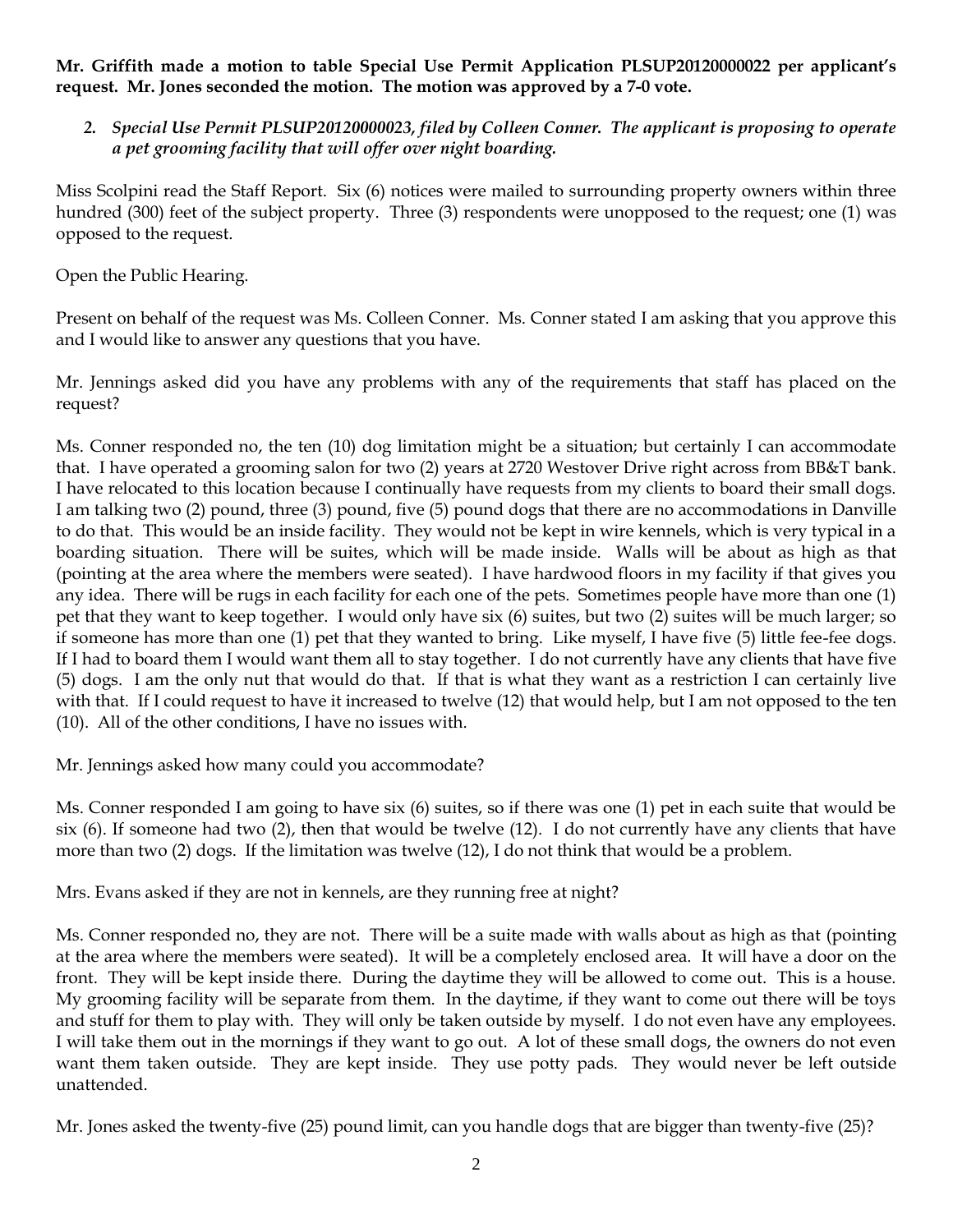Ms. Conner responded I only groom currently, and I have been in the business for two (2) years, four (4) dogs that exceed twenty-five (25) pounds and they get a bath and go home. I do not want to board larger animals because they typically bark, scare smaller dogs, and there are facilities in Danville that will accommodate larger dogs. I refer those people to Hollywood Pets because they do accommodate those size animals. That is the reason the twenty-five (25) pound is not an issue for me.

Mr. Griffith asked is there a problem with twelve (12) dogs?

Mr. Gillie responded staff would not be opposed to twelve (12). We went with ten (10) because we figured six (6) kennels possibly two (2) in a few of them. If you take six (6) times two (2), you get twelve (12). We are not opposed to that.

Close the Public Hearing.

Mr. Jones asked in your fifth  $(5<sup>th</sup>)$  condition did you say 8:00 o'clock or 9:00 o'clock?

Miss Scolpini responded I said nine (9:00) but it is eight (8:00).

Mr. Wilson asked what would be the procedure if any of these six (6) conditions were to change, like if business starting going a certain way and started doing twenty-five (25) pound dogs or more?

Mr. Gillie responded if they wanted to do dogs larger than twenty-five (25) pounds they could come back and ask for a modification to the Special Use Permit. If everyone is familiar with Hollywood Pets, that facility operated in a similar situation. They expanded and came back to ask for modifications to theirs. They go back through the public hearing process, Planning Commission, and ultimately to City Council.

Mr. Wilson stated the comment from Goodwill Industries raises just neighborly type concerns. What recourse would somebody have if they felt things were not going well? He raised a few concerns about exercising during the day, not having enough information about being outside. What if some of those started to become? What happens then?

Mr. Gillie responded we have noise ordinances that protect against animals barking continuously. First off, if someone complained to us we would go out and investigate to make sure that they are complying with the conditions as approved be it the number of dogs, the size of dogs. If it then would go and continue on, someone at that point could challenge the issuance of the Special Use Permit and complain that they are in violation of those conditions and potentially go to court.

Mr. Jennings asked in regard to condition six (6), is there anything wrong with the building that would prevent it from passing?

Mr. Gillie responded no, but as she said she is going to be building not standard wire cages but small little walled in areas that would house the animals. Anytime that you build anything within a structure you are required to meet the Building Code. Based on what she is describing in modifications to the building we felt it was necessary. The structure itself is fine. It is a house that has been converted to a commercial property. It had to meet certain Code requirements, but since she is planning on adding a few things inside tweaking the building, the new stuff that she would have to build would need to comply with Building Code.

Mr. Jennings asked but according to your thinking now, everything is ok?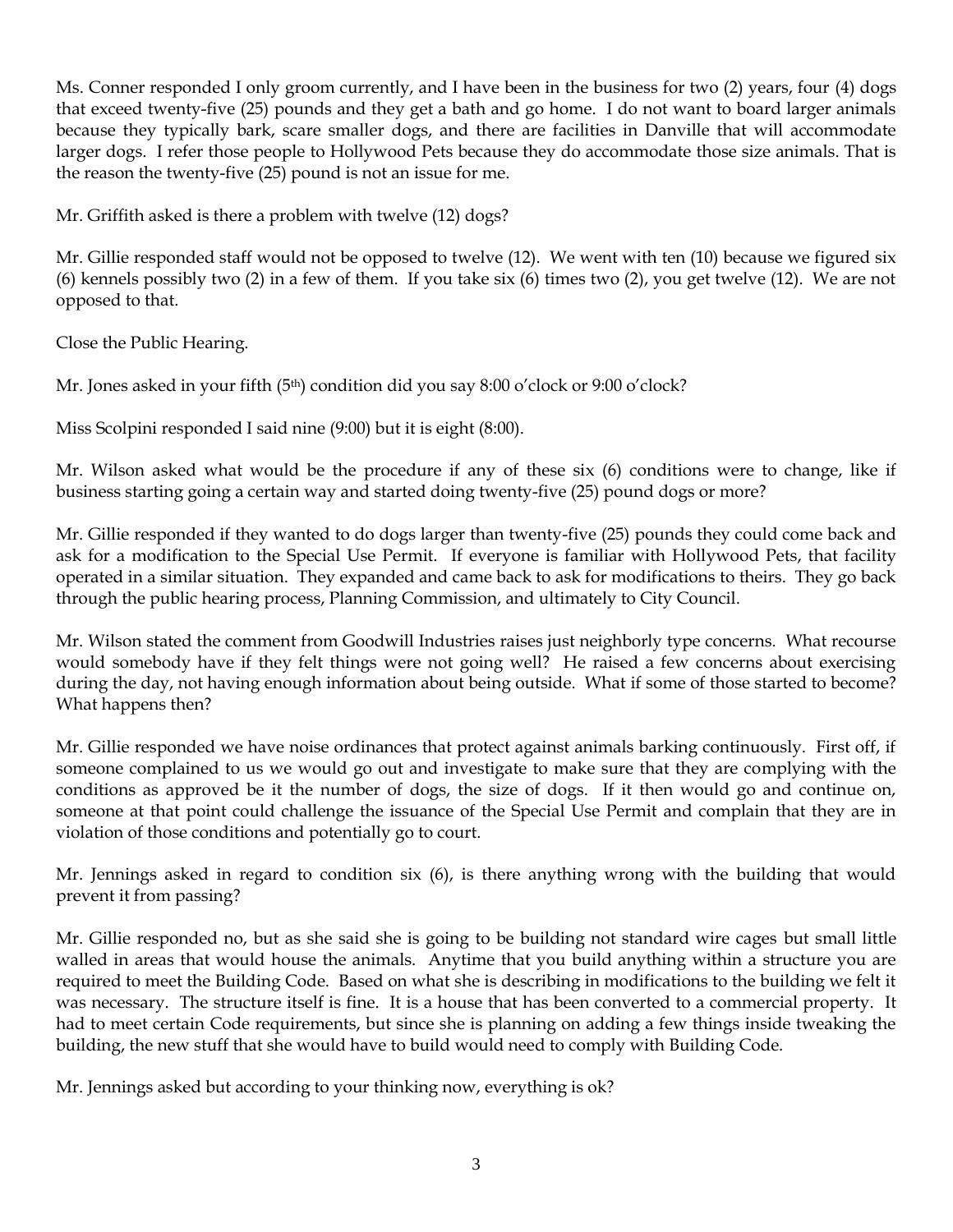Mr. Gillie responded as it is right now the building is ok. With the modifications that she is proposing if she does it according to Code it will be ok.

**Mr. Jennings made a motion to recommend approval of Special Use Permit Application PLSUP20120000023 with staff's conditions allowing a twelve (12) dog maximum. Mr. Griffith seconded the motion. The motion was approved by a 7-0 vote.** 

# **3.** *Special Use Permit PLSUP20120000024, filed by Thomas Brown. The applicant is proposing to construct a horse stable on the property without a primary building.*

Ms. Blair read the staff report. Twelve (12) notices were mailed to surrounding property owners within three hundred (300) feet of the subject property. Seven (7) respondents were unopposed to the request; zero (0) were opposed to the request.

Open the Public Hearing.

Present on behalf of the request Mr. Thomas Brown. Mr. Brown stated I will answer any questions that you may have concerning this. As to the restrictions, this is for private only. There are no intentions to be commercial. There will be a primary dwelling built hopefully starting next year. We want to build the stable so it will be there and ready when the house starts.

Mr. Griffith asked how did you come up with eleven (11) horses?

Mr. Gillie responded that is a Code condition. We allow one (1) animal per three (3) acres.

Mr. Griffith stated in looking at what little bit of the piece of property and looking at the map, there is not thirty-four (34) acres that is available for use.

Mr. Brown stated there are only three (3) horses. There will probably never be more than three (3) horses. It is only going to be a three (3) stall stable.

Mr. Griffith stated I was just curious in looking at the aerial there looks like there is a fairly good size pond on it.

Mr. Brown stated it is an approximately two (2) acre pond. There is approximately twenty (20) acres of pasture.

Mr. Griffith asked is all of it fenced in?

Mr. Brown responded we are currently fencing some of it that is not fenced in. All of the Sandy River border has a high-tensile fence. The whole entrance area is fenced all of the way to the Sandy River. That is the way it was purchased. We are currently fencing in the other two thirds (2/3). We are sectioning it off into two (2) or three (3) different pasture areas.

Mr. Griffith asked are you going to have a ring or training area?

Mr. Brown responded there will be a training ring for her, yes; but not for commercial purposes.

Mr. Griffith asked I know not for commercial properties, but at the same time is that going to be close to other properties?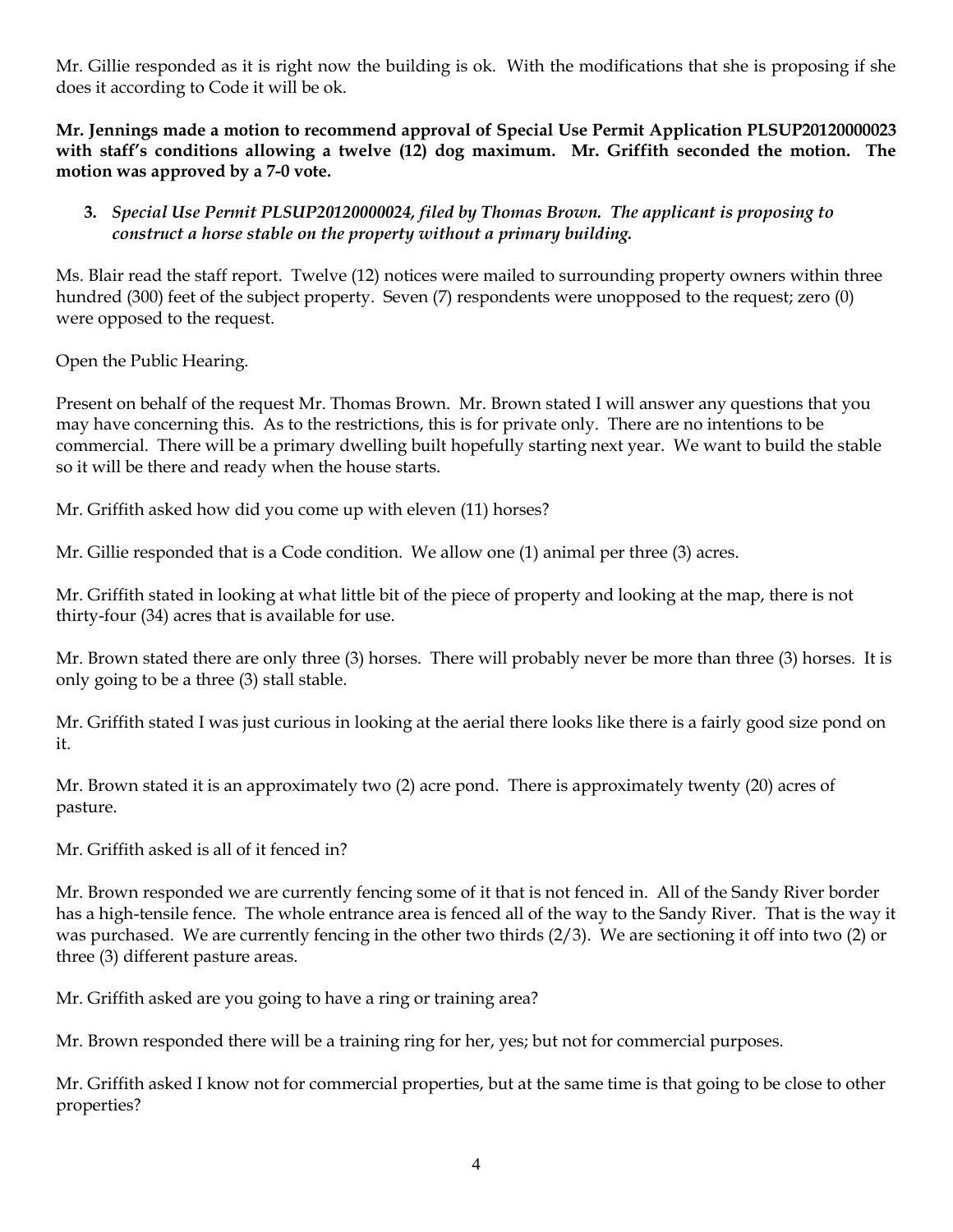Mr. Brown responded it will adjoin the stable.

Mr. Griffith asked I am thinking about the neighbor's property. Is that going to be close?

Mr. Brown responded it will close to the fenced in area. The fence is within the restricted area that you are allowed to have a fence. If the ring would actually come close to the fence at some area, yes it would be that close.

Mr. Griffith stated I am thinking about your neighbor Andy Baines for example owns a piece of property adjoining yours.

Mr. Brown stated yes, that is her good friend.

Mr. Griffith stated I know the Baines have the intention of building a house.

Mr. Brown stated next year.

Mr. Griffith stated if I came and built down there I might not necessarily want three (3) horses right up next to my house.

Mr. Brown stated where they are going to put their house cannot be seen. They already have a barn on their place. They are bringing a horse also. My daughter and Amy Baines ride together, so they are going to have horses also.

Mrs. Evans stated one of the property owners is concerned about the care of the horses since nobody is living on the property.

Mr. Brown stated the horses will not be there until someone is there.

Mrs. Evans asked so, you are building the structure now; but you are not going to move the horses until you have a house?

Mr. Brown responded yes, the house will be started next year.

Mrs. Evans asked so the horses will not be there?

Mr. Brown responded no more than they are now, unless she takes them out there and rides. It is several people in the neighborhood. You go all of the way up to Fox Hollow. The Leggetts live up there and have horses. They follow the river and the power line goes through this property and the Baines property. They follow the power line on the horses and they come down there and ride. It is a community thing with horses in that neighborhood. All of these people ride together, but there are no intentions of putting horses there unless someone is there.

Mr. Wilson asked you said you were going to use a track?

Mr. Griffith responded an enclosed training ring.

Mr. Wilson asked is that an additional thing that they are going to need to have approved?

Mr. Gillie responded they should be able to do it just based on what we have.